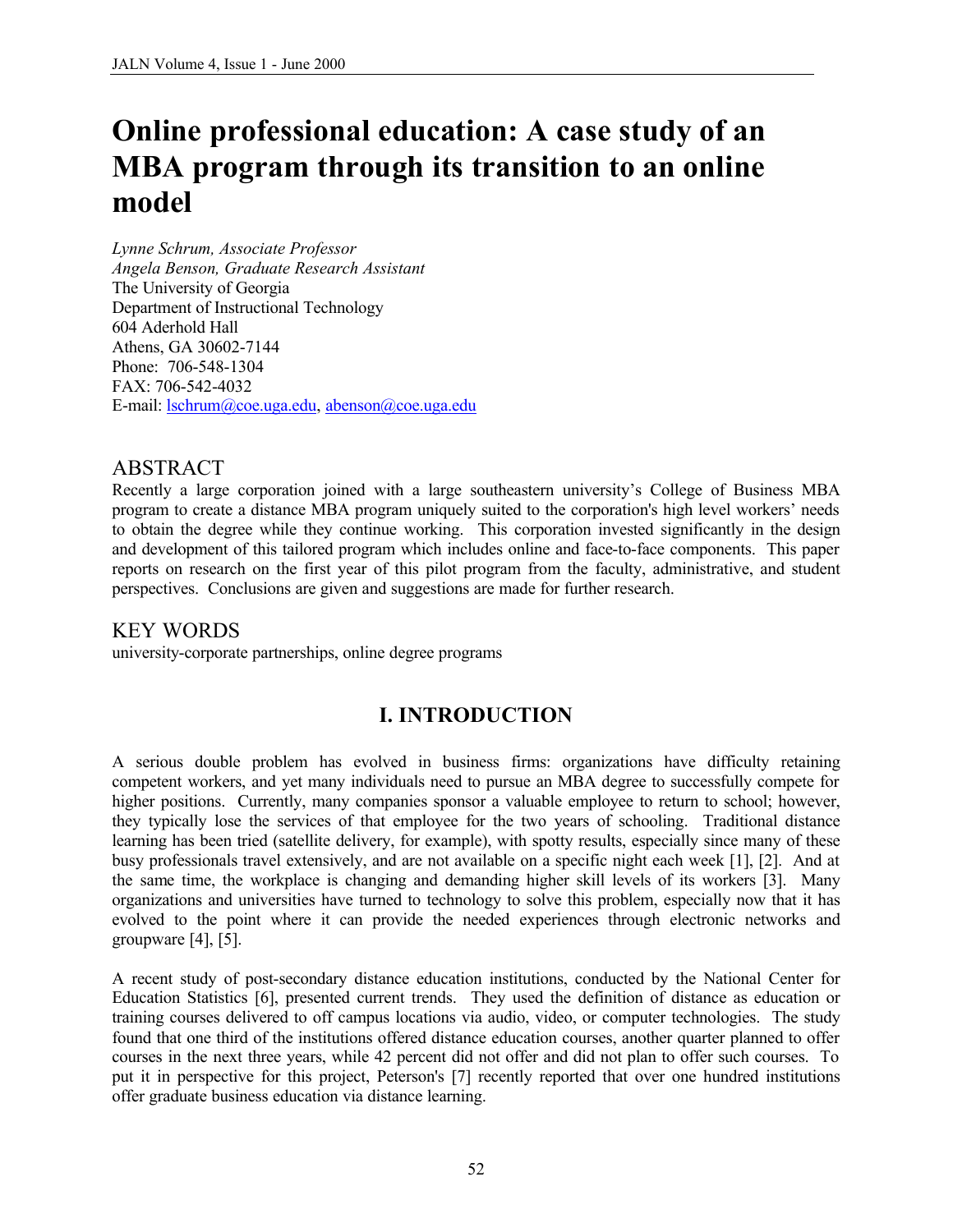Further, the technological advances in computer networks have increased the expectations for student success in distance learning environments. Groupware (a new class of software that supports synchronous and asynchronous interactions), like Lotus LearningSpace, is currently being used to provide networked learning environments that facilitate collaboration and interactivity among students [8].

Recently a large corporation joined with a large southeastern university's College of Business MBA program to create a combined model uniquely suited to the corporation's high level workers' needs to obtain the degree while they continue working. This corporation invested significantly in the design and development of this tailored program. Further, although many institutions are experimenting with online education, little is known about the professional development of the faculty to prepare and plan for the transition to this new environment. This paper reports on research during the first year of this program from the faculty, administrative, and student perspectives.

The questions that guided this study included:

- ?? In what ways did faculty planning accommodate the online components of this MBA program?
- ?? What did faculty identify as the challenges in accomplishing the organizational, pedagogical, and institutional tasks of teaching in this way? What did students identify as challenges to learning in this new environment?
- ?? What were the unanticipated and serendipitous results of this combined face to face and online model?

# **II. DATA SOURCES AND METHODS**

A case study approach is an appropriate manner in which to investigate evolving phenomena, particularly in situations in which the participants' understandings of the processes are of primary importance[9]. Participants in this study included the MBA faculty, administrators and project director, and students. Qualitative methods included semi-structured interviews with select participants, electronic and on-site observations, focus groups with students and faculty, and analysis of transcripts of faculty discussion (electronic and face to face). The semi-structured interviews were conducted using naturalistic inquiry. Written (electronic and non-electronic) responses to queries were also included for clarification.

The utilization of multiple methods was designed to triangulate the research perspectives and increase the understanding of the participants' perspectives and response to the activities [9], [10], [11]. Efforts were expended to triangulate the data sources, and to include all possible opportunities to understand the experiences from as many perspectives as possible; these included analysis of written documents and group discussions, individual perspectives, and community memories.

All interviews, individual and group, were audio recorded, and then transcribed. Data analysis included open coding of all transcripts by the researchers individually, and then together to compare and discuss the findings and their meanings. As themes emerged from the data, researchers constructed team case study reports, content analysis of the observations, interviews, and construction of cross case analysis models where appropriate. Two researchers connected to the project served as debriefers for the analysis components. These research activities represented a challenge for traditional research methods, especially considering that conducting research using ethnographic techniques via an electronic format is a fairly recent possibility which requires special attention to ethical issues [12].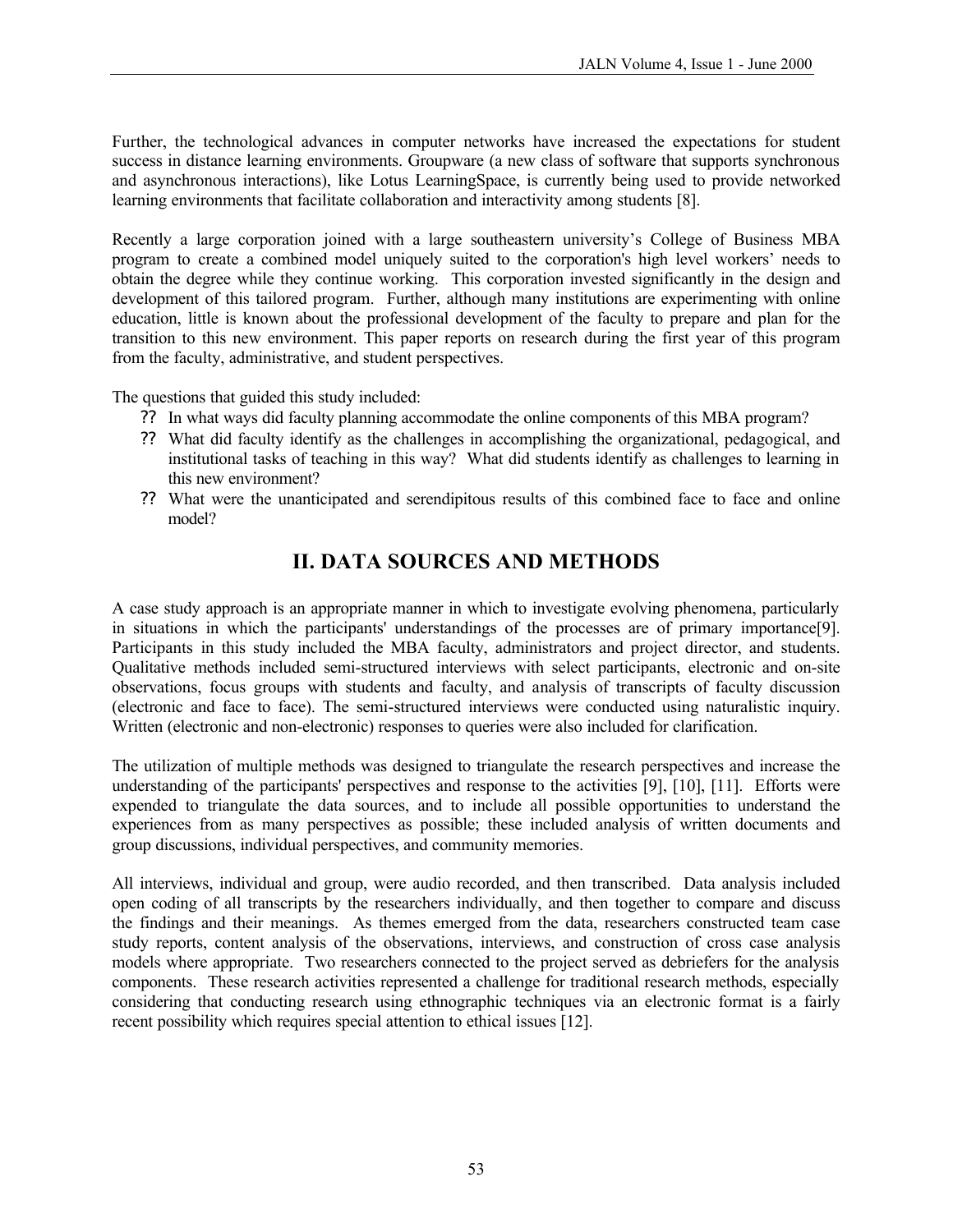# **III. BACKGROUND**

Ten faculty members of the college of business were invited to participate in the creation of an integrated, multiple technology, combined format, online MBA program. The corporation, interested in providing developing opportunities for its employees, promised to fund and support its chosen participants, and the planning began. The project was designed for a cohort of 46 successful executives to complete the MBA in an intense two-year format.

The first semester of the program, October 1998 through January 1999, began with the 46 students enrolled in five semester-long courses. After an intensive, two-week face-to-face session on the university campus, during which the students were introduced to each other, their instructors, the coursework, and the program's distributed format, the students returned to their busy lives as corporate executives assigned to various projects throughout the United States and Canada. They continued their studies through a variety of distance technologies centered around the courseware system, Lotus LearningSpace.

Five components distinguish the program development efforts: specialized curriculum, student workload management, mixed delivery mode, ongoing evaluation, and support.

## **A. Specialized curriculum**

The business school and the corporation agreed on a specialized curriculum that would meet the needs of the corporation's employees. At the program level, the specialized curriculum limits students to two paths of study, finance or marketing, while on-campus students have more options. Specialization reaches the course level as well, with the knowledge that the program content must still meet accreditation standards. According to the program's administrative assistant in a March 1999 personal interview,

The accounting course, for example, was originally designed as two courses, financial accounting and managerial accounting, and we combined those two into one class. . .We can alter these courses to a certain extent but for the program to be an accredited MBA from [the business school] it has got to contain these things.

#### **B. Student workload management**

The business school and the corporation tried to balance the school and work demands of the students, who remained full-time employees throughout their tenure in the program. The business school faculty agreed to keep the students' school study time to 15 hours per week when they're off-campus and the corporation agreed to limit their normal work week (sometimes as much as 70-80 hours) to 40 hours.

#### **C. Mixed delivery mode**

The business school and the corporation agreed that the distance MBA program would include face time and distance time. Each course includes a face-to-face component equaling 50% of the face time of a traditional MBA course, and a distance component equaling the remaining 50% plus the study time normally associated with the course during a typical semester. A program administrator used the Statistics course to show the division of hours, "For example, Stats is a two-hour class and gets a total of sixteen face hours and sixty distance hours." The face-to-face hours are accomplished during the two-week initial face-to-face session, and subsequent weekend campus visits, one approximately every three months.

## **D. Ongoing evaluation**

Ongoing evaluation has been a major part of the program. Students provided anonymous, weekly online feedback of their program experience, reporting the amount of time spent on assignments as well as any problems they encountered with the program. Program faculty and administrators viewed this data each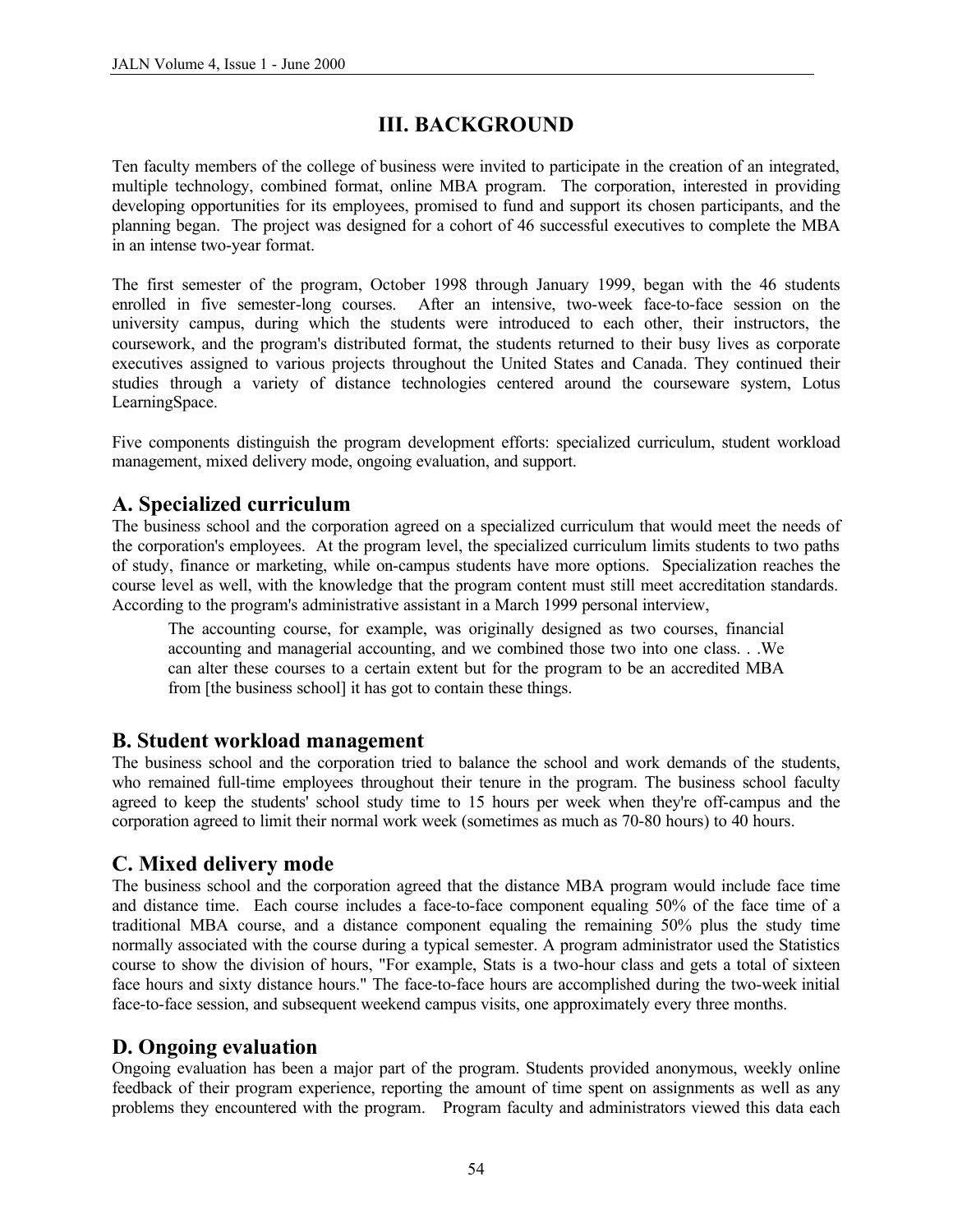week and decided how to best meet the concerns. To deal with student complaints that assignments were grossly exceeding the specified time parameters, the program employed an on-campus MBA student to benchmark the course assignments. This student completed the assignments and reported the time required. As a result of the benchmarking, one professor concluded that his course should be a three-hour course instead of a two-hour course, and he petitioned to get the change made.

# **E. Support**

The program maintained a support staff of three full-time employees and nine graduate assistants to serve both faculty and students. The support team was responsible for initial training and on-going support. During the summer preceding program start-up, three full-time interns were employed to support the training efforts.

# **IV. FACULTY PERSPECTIVES**

The faculty involved in this project could be described as having an enormous amount of energy and enthusiasm. In this program, unlike some implementations of innovative practice, time was devoted to support issues prior to the launch of the program. The faculty interviews and surveys identified four categories of perspectives: Process, Instruction, Interaction, and Current Concerns.

## **A. Process**

Planning for an October 1998 implementation began early the spring before with selection of faculty and support personnel. From an early survey, 75 percent of the those chosen had little to no experience with online learning, either as a teacher or a learner. Rather, those who volunteered, or who were chosen, had reputations as excellent teachers, and had demonstrated some characteristics of collaboration and willingness to accept a challenge. The rewards for their participation included summer financial support, new laptop computers, valuable technological support and assistance, and course reduction during the first year. In exchange, each faculty member was expected to commit time and energy toward the reconceptualization of his/her course. The attitude of one demonstrated the view of these professors, 'I am nervous and eager to get started but have a few major problems to articulate in my mind before I develop a detailed solution and implementation plan."

Two processes were started during that summer prior to the start of classes. First, a month long seminar was designed, and the ten faculty attended. Faculty members were responsible for a variety of tasks. They learned about the capability of the software, from student and faculty perspectives, and began to work individually and together to transform their subject matter and traditional teaching experiences to an online format. A consultant was brought in to offer assistance in online pedagogical issues, and faculty had time to work with technical support personnel on the specifics of their courses. One hundred percent of the faculty felt that they received more personal and technical support than they had anticipated.

At the same time, a weekly meeting was established for the faculty team. These meetings, called Customer Quality Assurance meetings, allowed faculty time to discuss current issues, collaborate on course experiences, and address student concerns that had surfaced during weekly online feedback. They also used these meetings as a checkpoint to identify students who were having problems in one or more courses.

#### **B. Instruction**

As important as the technical and support issues were, most faculty were more focused on the instructional aspects of their courses. Their concerns were thoughtful and realistic. One faculty member summarized,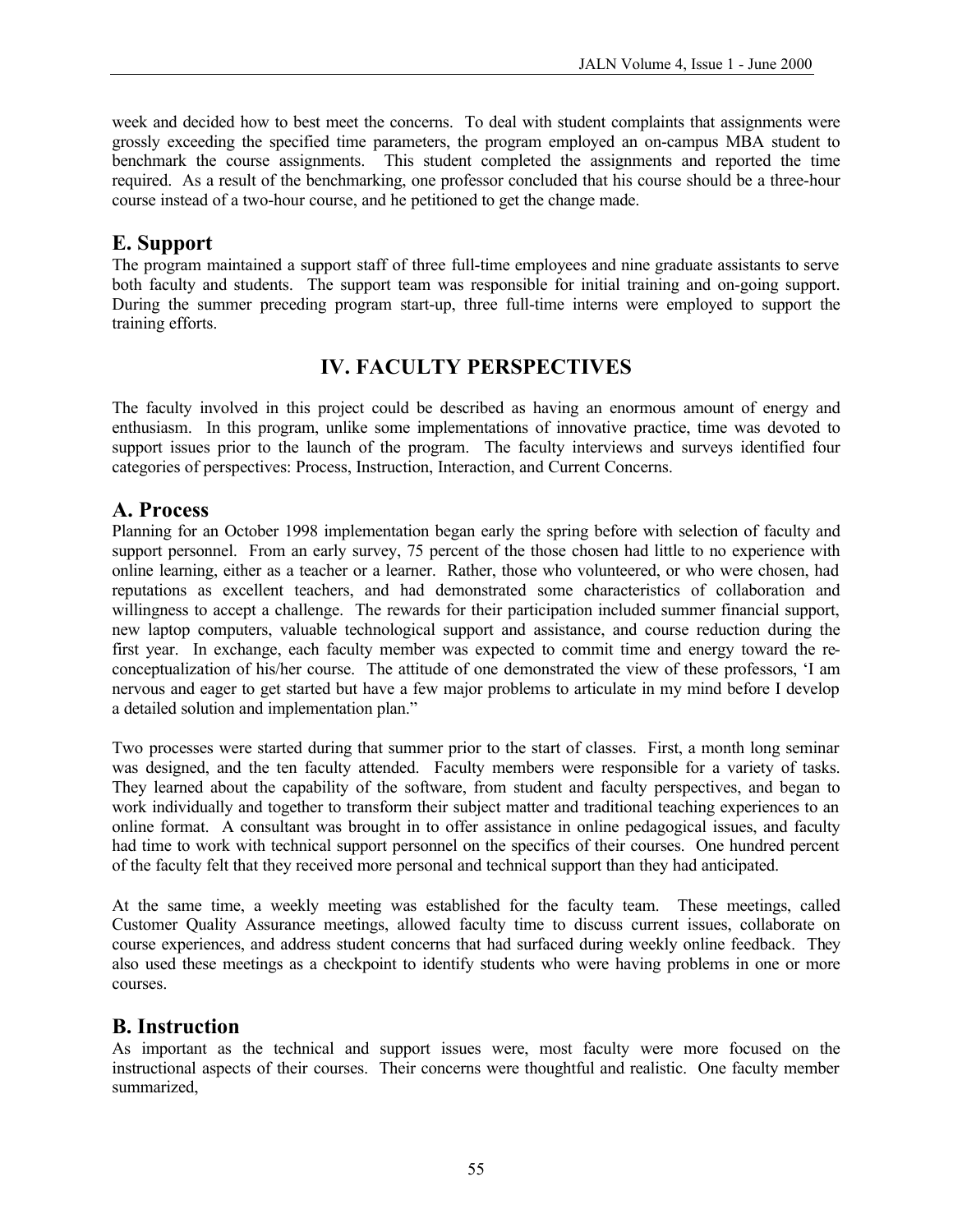The online/distance-learning aspect of the program has gone extremely smoothly, largely because of the extraordinary support we've received for equipment, training, and technical support during the semester. The more difficult part is the part-time aspect – how to create a self paced schedule that's feasible for busy employees yet also satisfied the requirements of a rigorous degree program.

The concern for providing appropriate and useful instructional experiences overshadowed all the other concerns. Faculty members were unsure about the best way to proceed in creating this online experience. Some tried hard to "convert as much as I possibly could the existing class I was teaching for the MBA program to the [online]." Others approached it differently, and found themselves "re-thinking what is the course and what is my role. And I think what I did rather than sharing knowledge was more I created learning opportunities for them. I had not had that focus before." And still another commented that he tried to remember that these students were "remote learners rather than try to give them a distance learning version of exactly what they would have gotten on campus."

Additionally, some subjects were viewed as less successful than others in the online environment. As one professor put it, "Some of it [unhappiness with the course] was directly due to the fact that I was teaching statistics because you get oodles of questions about things that are difficult to explain through distance learning or through the phone. You can't explain formulas over the phone." Another agreed,

For some of the accounting, statistics, economics, those are not really subjects that lend themselves to self-paced, case-based teaching as much as legal studies or MIS. It seems that a lot of the distance learning software and distance learning concepts seem to be more oriented toward these types of courses.

Even as a difficulty was being identified, the faculty began to think about solutions. For example, "One of the biggest challenges was that the class had to be "one size fits all" so it was too basic for several students but probably too challenging for a few. Perhaps we need to allow some students to test out of classes…"

Overall, the reaction to teaching their courses online has been extremely positive. One member of the faculty said, "The 15 hours I had were the most fun I've had teaching. I believe this is because of the experience base of these students and the fact that they have the commonality of being from the same company."

#### **C. Interaction**

The nature of interacting with the students and having the students interact with each other was a major goal of the faculty. The two week face to face orientation was considered a chance to get to know each other, and to establish relationships. This did not work as well as expected. One faculty member met every day with the group to begin his class. He commented, "So I got to know name, face, and personalities pretty well, though not everyone. What surprised me was how little that carried over into the distance part. You might think that it would be the opposite."

It was decided that they would all use threaded discussion rooms as a way to promote thoughtful and reflective discussion. This did not produce the desired results in every circumstance. Professors commented that students often read their questions, and then responded, without reading the responses of other students, resulting in a linear commentary, rather than a discussion. It was decided that this tool was useful for some activities and some subjects, specifically those based on case studies or ethical issues, and that it should be used only when appropriate. As the student comments will demonstrate, the real interaction appeared to occur between one student and one professor as necessary, and among small group team members.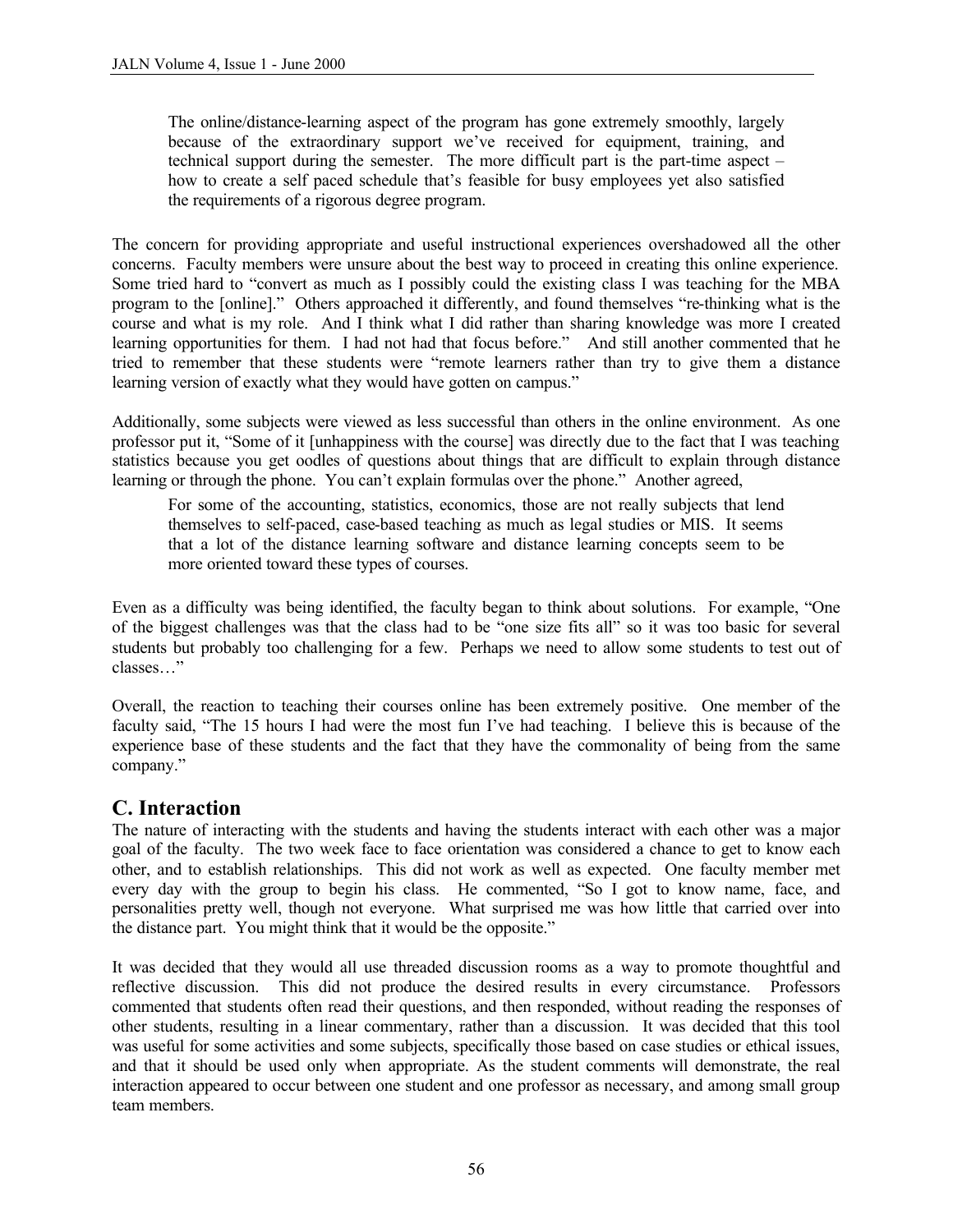The faculty wanted to ensure that students were learning, but also that they were comfortable in the electronic communications. Another goal surrounded their own comfort and satisfaction with the teaching process and getting to know their students. One professor verbalized this anxiety and concern,

Part of the reason you all think I am a good teacher is being taken away – the connection [with students in face to face]. If you were to line these up right now, I would know only a few names, and I always pride myself that by the end of the quarter I know them all.

## **D. Current concerns**

The number one concern of faculty members was the amount of time that it took to do a good job. One professor said, "I think it worked better than I would have ever expected. However, I have to say it was not without a cost, and the cost was that I spent 40-60 hours a week for a two hour course." Many of the others were concerned that they simply could not expend that amount of time on any one of their many daily responsibilities.

# **V. STUDENT PERSPECTIVES**

Students were selected for the program in a two-step process. The corporation's employees selfnominated for the program and the management selected the top candidates to apply for the 46 seats reserved for the program. The candidates then applied to the college and were subjected to its rigorous admission standards. These students were willing to tackle the challenge of working very hard for two years in order to earn this degree, and to have the support of their employer while they did so.

The interviews and surveys conducted with the students resulted in five categories: Initial Concerns, Faculty Responsiveness, the Distance Component, Team Focus, and Program Content.

#### **A. Initial Concerns**

Though more than 75% of the students said they could handle the 15-hour a week course load, they entered the program in October 1998 concerned about their ability to be successful. Of the 46 students surveyed, 35 expressed concern with their ability to balance school work, the job, and their personal lives. As one student reported, "[My concern is] balancing work responsibilities (e.g., various committees, coaching, etc) and this program and still have time for some sort of 'life'." Fear of the isolation, loss of student and instructor interaction, level of academic rigor, and level of personal preparation for program, to a much lesser degree, were also cited as concerns.

The student concerns were proven valid within the first month of the program. The expected 15-hour weekly coursework turned into 20-30 hours for many students. As one student said, "The 15 hours required, generally that's not enough to keep you up. The people that seem to be keeping up are generally running a little over 20, 25 hours."

The unexpected time requirement impacted their work and family lives, and caused the students much personal stress. Students found that they had to "make choices to do things and not do other things." As one student wrote, "My priorities are family, work, and school, in that order. If I have to turn in an assignment late, that is okay if I am working on one of the higher priority areas." The one area where students felt they could not cut back was on their team work. "I find that I pay more attention to anything that is team-oriented because I don't want to let my team down. . .I'm willing to let my own thing [individual assignments] go, but not the team thing."

The students adopted a variety of strategies to deal with the course load. They found study time while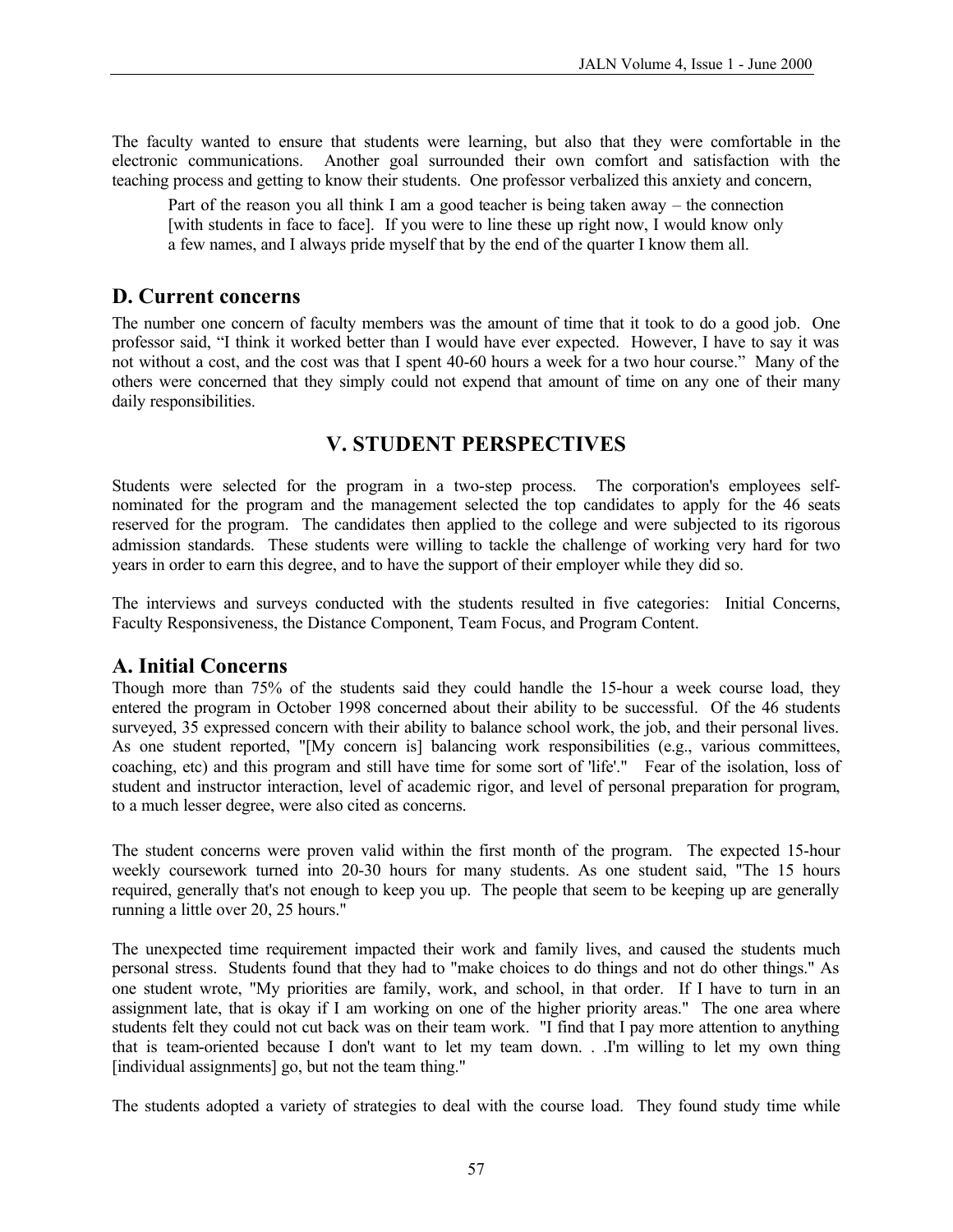waiting in airports, riding in cars, and between meetings. As one student said, "I actually commute an hour a day in the car. So a coping strategy for me is to stick my computer in the passenger seat and listen to [the professor's] lecture while driving in." Students also found leveraging individual team member strengths when completing team assignments an effective strategy. One student said about team assignments, "We started out, one person had each subject but some of the classes had a lot more group activities than others so we had to change." Another said, "We have somebody take an initial cut of the assignment." The downside, the student continued, is "if somebody else did the initial cut you have a tendency not to understand it [the course material] as well."

The students' attitudes about grades seemed to help them cope with the intense course load as well. Most students "don't give a dog gone about grades. In fact, that in and of itself takes the pressure off." One student's experience was shared by many others, "I went through high school and college just trying to pass and get an A and move on. And this is so wonderful because I'm here to learn and to gain knowledge and apply it and it's much more meaningful to me. I'm not just trying to get an A. I'm trying to think."

## **B. Faculty Responsiveness**

Most students cited faculty responsiveness as a positive component of the program. "The professors and staff have been absolutely wonderful about adjusting the workload and assignments" in response to student reports in the weekly, online program evaluations. In response to the students' concern about managing five or six classes over the course of a single semester, the second semester course model changed from five or six courses per six-month semester, to two courses per three-month term. The students' response to the new model was captured in one student's words,

I definitely prefer the approach of having fewer courses, that only last about 3 months (obviously with a lot of work going on in those 3 months!) rather than a course that has the same amount of work but is distributed across 6 months. There are several reasons. 1) Psychological. It always feels good to finish a course and gives me a sense of accomplishment. When the course lasts a long time this is not as clear cut. 2) It is easier to manage the schedule when we only have to track a few things rather than 4 or 5 courses at once.

The program administrative assistant recalled, "I drew this [the new model] up and showed it to them and they clapped for about a minute. It was amazing."

#### **C. The Distance Component**

In general, the students felt that some courses worked better as distance courses than others. As one student said,

I know from a Statistics perspective I would learn a lot more from sitting around a table with four people going how did you get there, why did you even think to start there, rather than [discussing the subject at a distance]. . .So I think there are some subjects that lend themselves better to distance learning than others where you can actually combine views and discuss them.

For example, "Legal [was] great for teams because you get on a conference call and in twenty minutes you could talk about the issues. Someone would take minutes and then summarize and then you give feedback on their summary. . ."

Though some students found the online threaded discussions useful, many reported the time to read through all the messages from 45 students (one dropped the program in early January) time-consuming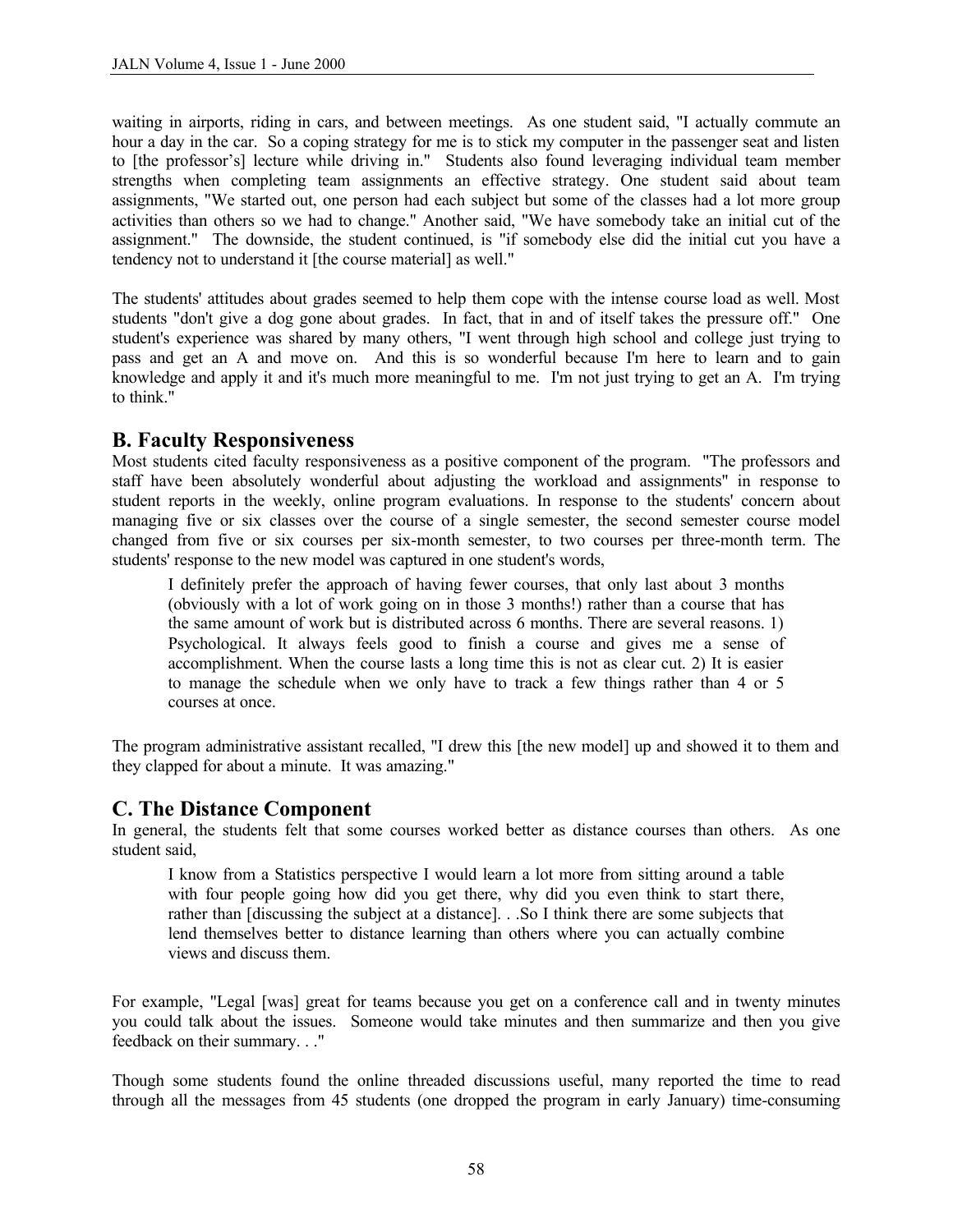and burdensome. One student reported,

The Course Room threads have been very ineffective. When I try to 'keep up' with them, I find myself spending a lot of time reading everyone else's comments. . .I find that the comments placed out there are not the type of 'discussion comments' I expected. Instead, they seem to be mini-essays. My frustration has led me to just simply ignoring the bulk of the comments.

Additional student comments suggest that the effectiveness of the online discussions was related to how they were used by the instructors. In general, students found the requirement to participate in the online discussions ineffective. One student reported,

I don't agree that contributions to the courseroom should be mandatory or heavily weighted as that seems to encourage some individuals to go way overboard. I would like to see the instructors help initiate the discussions and then let those in the class who are interested participate if they choose.

A second student agreed, and suggested that professors were using participation in online discussions as the wrong measure of student engagement in the course,

It bothers me to no end that somehow profs don't think we are "participating" because we haven't posted something on every single topic. I understand that the profs want to know we are alive without making everything an assignment, but at the same time the lack of "connection" is one of the prices to be paid for doing long distance learning.

## **D. Team Focus**

The 46 students were divided into 11 teams and students were given individual as well as team assignments. Overall, the students seemed to feel that the teams were very effective. When asked about the most effective component of the program, one student said, "Group work - getting a different perspective on group assignments has been very valuable. Also, I can't imagine doing this program without the emotional and spiritual support of my team." The primary mode of communication for the teams was their weekly team conference calls.

# **E. Program Content**

For the most part, students found the course content directly applicable to their daily work lives. "The assignments and topics of study are very relevant to my day to day work. Many of the issues that I deal with at work everyday are similar to the things I am studying," said one student. Even those who didn't find direct application of the content found their "awareness raised" by the courses they took. One student said about the Legal course,

Legal was the best example of an exciting, thought-provoking, creative new learning experience for me. The team assignments facilitated interesting intellectual discussion, the courseload was fair, and I found myself excited about reading and learning everything; I learned so much, and spent a lot of time thinking about how much the topics that we learned about affected my life, both personally and professionally.

# **VI. RESULTS/CONCLUSIONS**

This paper presented the results of research on the first year of an innovative program to create a hybrid online MBA program for busy executives from one organization. It provided the thoughts and understandings from the perspectives of the faculty, administration, and students as they all struggled to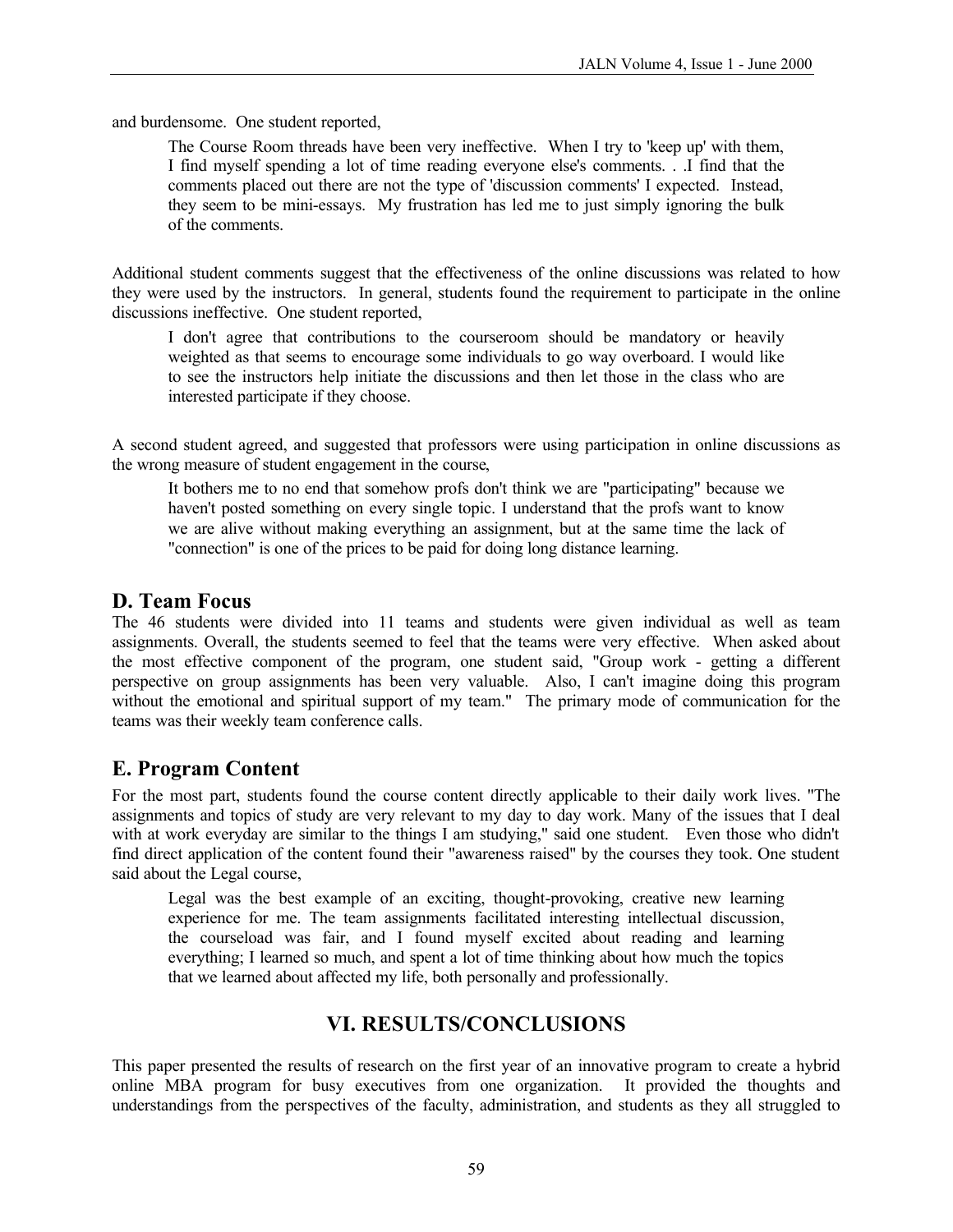adapt to this effort. Overall, the program's commitment to technical support and ongoing improvement differentiates it from other similar programs which suffer due to lack of integrated planning, sufficient technology support, and time [8].

Faculty cited program support, initial technical and pedagogical training as well as the ongoing support, as a major factor in their success as program instructors, while students cited the responsiveness of the faculty and administration to student concerns as a key factor in their success. The ability of the students to react honestly to their experiences, and most particularly, the willingness of the faculty to respond and adapt, has been one of the most important aspects of the program. Working together as a team, the students, faculty, and administrators of the program have made enormous progress in establishing effective ways of teaching and learning in the distance environment.

Changing the nature of traditional MBA programs is a non-trivial task. Faculty have had an especially difficult time changing the ways in which they teach, regardless of their own personal use of electronic media [13]. In an electronic environment the role of faculty changes in many ways, and in particular, they must give up some control of the classroom environment. They are forced to develop and design their activities and interactions in new ways, and they may be frustrated without the ability to recognize students' furrowed brows. These challenges go far beyond the need to be comfortable with just the reliance on technology to support their courses [8]. The new paradigm requires team teaching, reallocation of limited resources, and ongoing dialogue for planning, as well as translating the group processes used for student work to that of faculty [14], [15].

The experience of the faculty in this program provided insight for other faculty moving to the world of online teaching and learning. Because their support needs were met satisfactorily, the faculty were able to direct their energies to providing effective learning experiences for the distant students. With appropriate technical and pedagogical support, they experimented with course design and allowed course design to evolve as they received feedback from their students. Some faculty found value in translating attributes of their online course design to their traditional face-to-face courses. While faculty considered their online experience a positive one, the experience was not without cost. The first cost was the time required to support the courses and the students. The second was their loss of traditional classroom cues and feedback.

The student perspectives and experiences which emerge from this study highlight the factors contributing to student success in the networked classroom. First, like all part-time students, the students in this program struggled to balance their course work with full-time jobs and their personal lives. They learned to convert any down time in their daily schedule into study time. Many made short-term sacrifices in their personal and professional lives so that they would be able to reap the long-term benefits of having an MBA degree. Second, the students had to adapt to a distance learning environment. The individual course rooms, which had been expected to promote student interaction, did not have that effect for the students, who cited their weekly conference calls with team members as their greatest source of support and interaction. In addition, students recognized that some courses worked better in a distance environment than did others, just as they found that some activities were better completed as a team while others were much more easily and appropriately accomplished individually.

This study revealed a great deal about the planning and support necessary for implementing a distance professional degree program. Continued investigation of the program through the second year of the first cohort group and through the second and third cohort groups should provide additional detail to help us to better understand the phenomena as they emerge, as well as the essential conditions for success. As educational institutions attempt to respond to the needs and goals of potential learners, these conditions will become ever more significant for program planning and implementations.